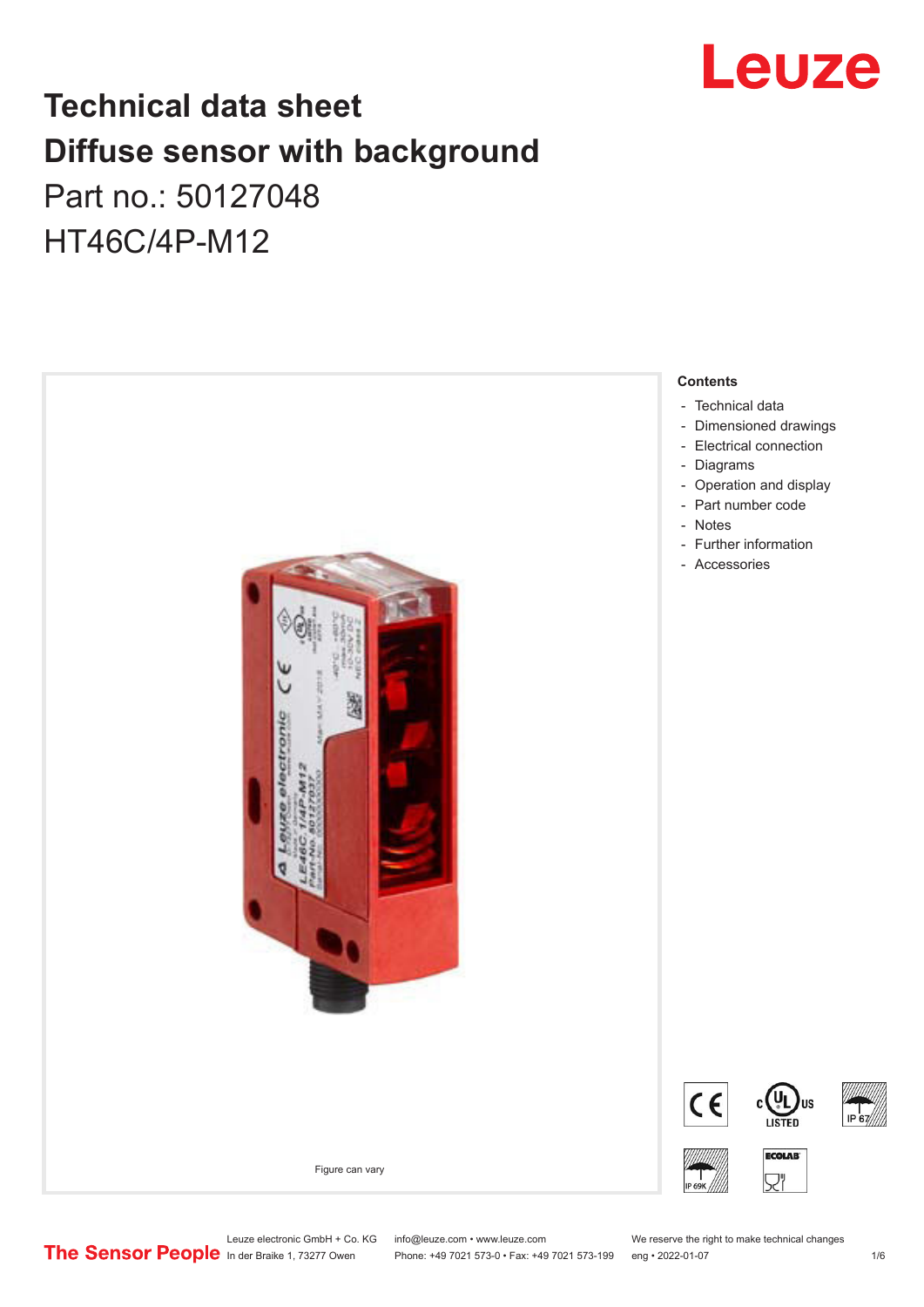ground suppression

### <span id="page-1-0"></span>**Technical data**

#### **Basic data**

Series 46C **Operating principle** Diffuse reflection principle with back-

### **Optical data**

| < 10% up to 1200 mm                  |
|--------------------------------------|
| Guaranteed operating range           |
| 0.0053m                              |
| 0.022m                               |
| $0.051.5$ m                          |
| Typical operating range              |
| 0.0053m                              |
| 120  3,000 mm                        |
| Focused                              |
| LED, Red                             |
| 630 nm                               |
| Pulsed                               |
| Exempt group (in acc. with EN 62471) |
| Rectangular                          |
| Fixed                                |
|                                      |

#### **Electrical data**

**Protective circuit** Polarity reversal protection

Short circuit protected Transient protection

| Performance data              |                                     |
|-------------------------------|-------------------------------------|
| Supply voltage U <sub>n</sub> | 10  30 V, DC, Incl. residual ripple |
| Residual ripple               | $0 15 \%$ , From $U_{p}$            |
| Open-circuit current          | $030$ mA                            |

#### **Outputs**

**Number of digital switching outputs** 2 Piece(s)

| <b>Switching outputs</b> |                                   |
|--------------------------|-----------------------------------|
| Voltage type             | DC.                               |
| Switching current, max.  | 100 mA                            |
| <b>Switching voltage</b> | high: $\geq$ (U <sub>p</sub> -2V) |
|                          | Low: $\leq$ 2V                    |

| Switching output 1         |                     |
|----------------------------|---------------------|
| <b>Assignment</b>          | Connection 1, pin 4 |
| <b>Switching element</b>   | Transistor, PNP     |
| <b>Switching principle</b> | Light switching     |
| <b>Switching output 2</b>  |                     |
| <b>Assignment</b>          | Connection 1, pin 2 |
| <b>Switching element</b>   | Transistor, PNP     |
| <b>Switching principle</b> | Dark switching      |
|                            |                     |

#### **Timing**

| <b>Switching frequency</b> | 250 Hz           |
|----------------------------|------------------|
| Response time              | 2 ms             |
| <b>Readiness delay</b>     | $300 \text{ ms}$ |

| <b>Connection 1</b>       |                 |
|---------------------------|-----------------|
| <b>Function</b>           | Signal OUT      |
|                           | Voltage supply  |
| <b>Type of connection</b> | Connector       |
| <b>Thread size</b>        | M <sub>12</sub> |
| Type                      | Male            |
| <b>Material</b>           | Plastic         |
| No. of pins               | 4-pin           |
| Encoding                  | A-coded         |
|                           |                 |

### **Mechanical data**

| Dimension (W x H x L)             | 20.5 mm x 76.3 mm x 44 mm    |
|-----------------------------------|------------------------------|
| <b>Housing material</b>           | <b>Plastic</b>               |
| <b>Plastic housing</b>            | PC-PBT                       |
| Lens cover material               | Plastic / PMMA               |
| Net weight                        | 60 q                         |
| <b>Housing color</b>              | Red                          |
| <b>Type of fastening</b>          | Through-hole mounting        |
|                                   | Via optional mounting device |
| <b>Compatibility of materials</b> | <b>ECOLAB</b>                |

#### **Operation and display**

| Type of display                     | I FD                    |
|-------------------------------------|-------------------------|
| <b>Number of LEDs</b>               | 2 Piece(s)              |
| <b>Operational controls</b>         | Multiturn potentiometer |
| Function of the operational control | Range adjustment        |
|                                     |                         |

#### **Environmental data**

| Ambient temperature, operation | -40  60 °C |
|--------------------------------|------------|
| Ambient temperature, storage   | -40  70 °C |

#### **Certifications**

| Degree of protection     | IP 67         |
|--------------------------|---------------|
|                          | IP 69K        |
| <b>Protection class</b>  | Ш             |
| <b>Certifications</b>    | c UL US       |
| <b>Standards applied</b> | IEC 60947-5-2 |
|                          |               |

#### **Classification**

| <b>Customs tariff number</b> | 85365019 |
|------------------------------|----------|
| eCl@ss 5.1.4                 | 27270904 |
| $eC/\omega$ ss 8.0           | 27270904 |
| eCl@ss 9.0                   | 27270904 |
| eCl@ss 10.0                  | 27270904 |
| eCl@ss 11.0                  | 27270904 |
| <b>ETIM 5.0</b>              | EC002719 |
| <b>ETIM 6.0</b>              | EC002719 |
| <b>ETIM 7.0</b>              | EC002719 |

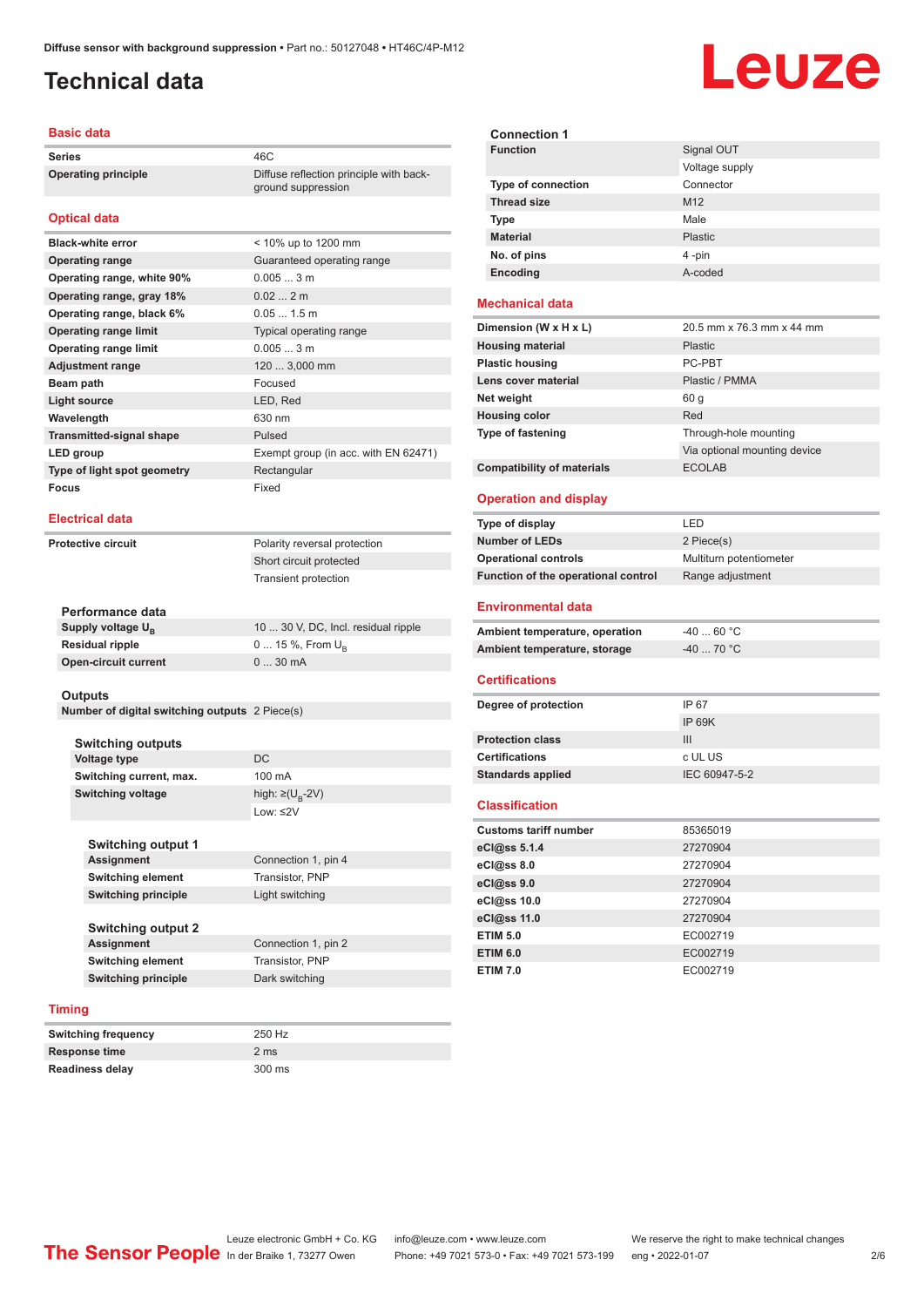### <span id="page-2-0"></span>**Dimensioned drawings**

Leuze

All dimensions in millimeters



- A Receiver
- B Transmitter
- C Optical axis
- DA Green LED
- DB Yellow LED
- E Multiturn potentiometer

### **Electrical connection**

### **Connection 1**

| <b>Function</b>    | Signal OUT     |
|--------------------|----------------|
|                    | Voltage supply |
| Type of connection | Connector      |
| <b>Thread size</b> | M12            |
| <b>Type</b>        | Male           |
| <b>Material</b>    | Plastic        |
| No. of pins        | $4 - pin$      |
| Encoding           | A-coded        |

#### **Pin Pin assignment**

| 1              | V+               |         |
|----------------|------------------|---------|
| $\overline{2}$ | OUT <sub>2</sub> |         |
| 3              | GND              | ◠<br>ັບ |
| $\overline{4}$ | OUT <sub>1</sub> |         |

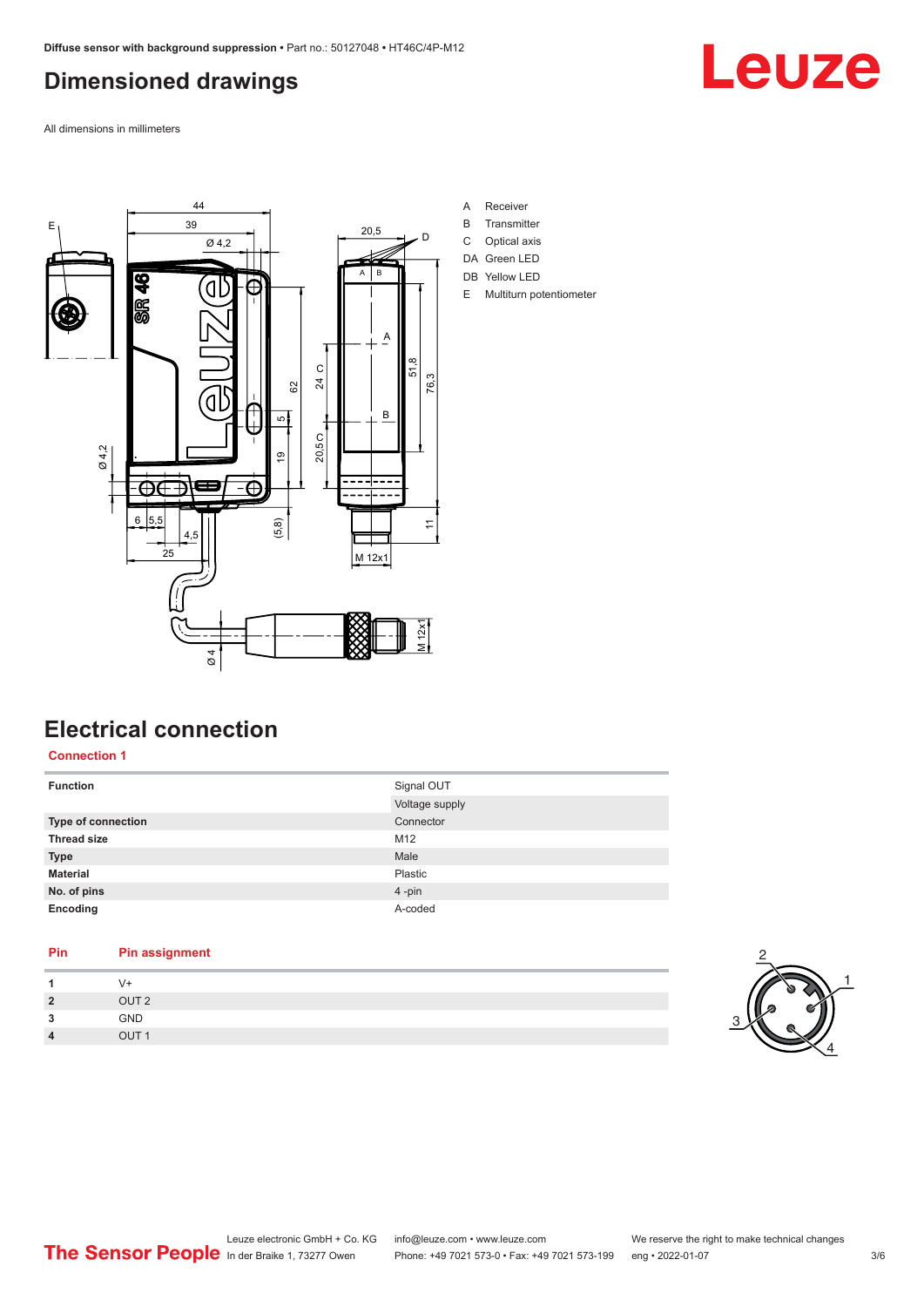### <span id="page-3-0"></span>**Diagrams**

# Leuze

Typ. response behavior (white 90 %)



Typ. black/white behavior



x

### **Operation and display**

| <b>LED</b> | Display                  | <b>Meaning</b>        |
|------------|--------------------------|-----------------------|
|            | Green, continuous light  | Operational readiness |
| 2          | Yellow, continuous light | Reflection            |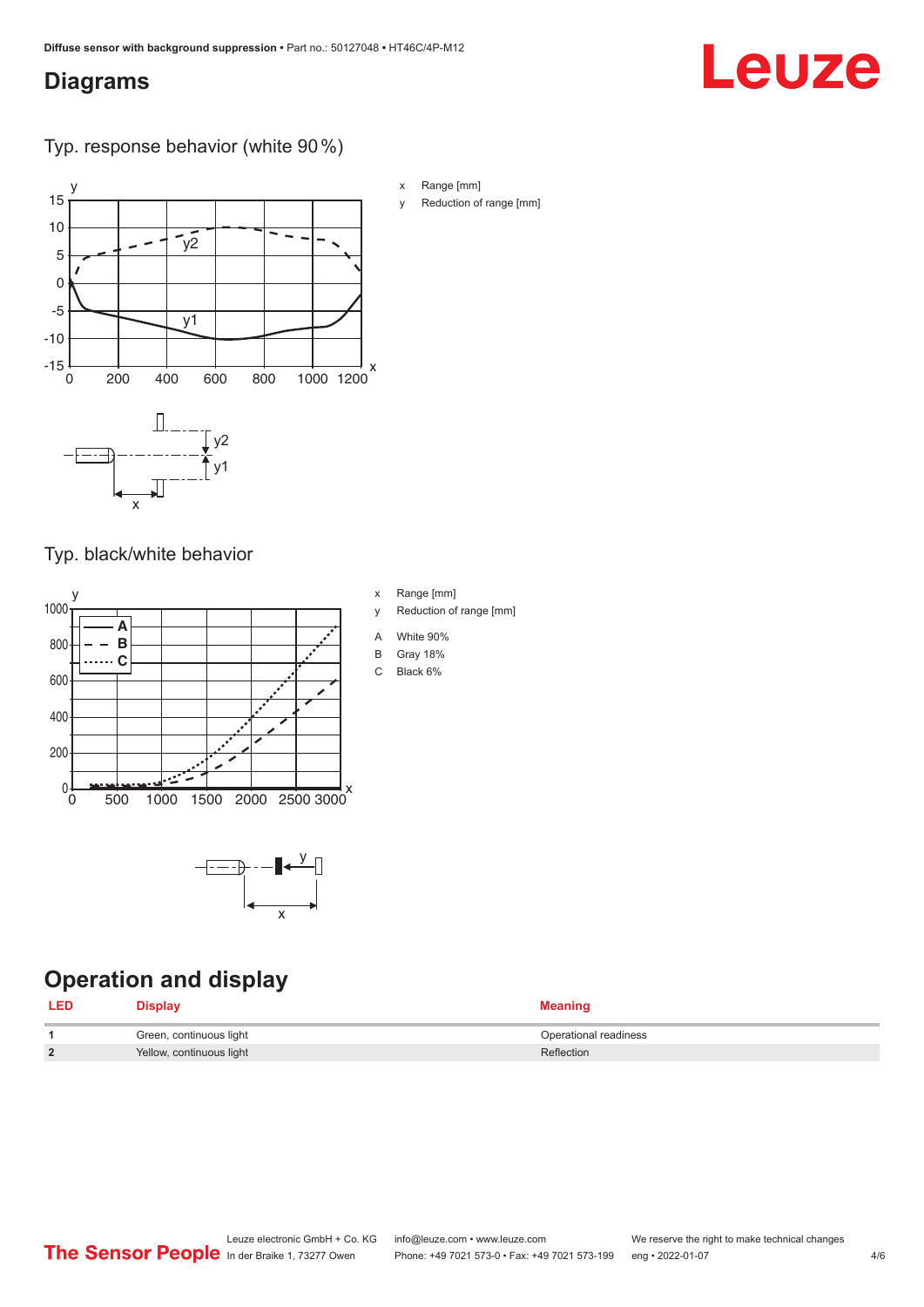### <span id="page-4-0"></span>**Part number code**



Part designation: **AAA46C d EE-f.GG H/i J-K**

| AAA46C | Operating principle / construction<br>HT46C: Diffuse reflection sensor with background suppression<br>LS46C: Throughbeam photoelectric sensor transmitter<br>LE46C: Throughbeam photoelectric sensor receiver<br>PRK46C: Retro-reflective photoelectric sensor with polarization filter<br>RK46C: Retro-reflective photoelectric sensor                                                                                                                                                                                                                                                                                                                                                        |  |  |  |
|--------|------------------------------------------------------------------------------------------------------------------------------------------------------------------------------------------------------------------------------------------------------------------------------------------------------------------------------------------------------------------------------------------------------------------------------------------------------------------------------------------------------------------------------------------------------------------------------------------------------------------------------------------------------------------------------------------------|--|--|--|
| d      | Light type<br>n/a: red light<br>I: infrared light                                                                                                                                                                                                                                                                                                                                                                                                                                                                                                                                                                                                                                              |  |  |  |
| EE     | <b>Light source</b><br>n/a: LED<br>L1: laser class 1<br>L <sub>2</sub> : laser class 2                                                                                                                                                                                                                                                                                                                                                                                                                                                                                                                                                                                                         |  |  |  |
| f      | Preset range (optional)<br>n/a: operating range acc. to data sheet<br>xxxF: Preset range [mm]                                                                                                                                                                                                                                                                                                                                                                                                                                                                                                                                                                                                  |  |  |  |
| GG     | Equipment<br>n/a: standard<br>1: 270° potentiometer<br>8: activation input (activation with high signal)<br>01: diffuse reflection sensor with background suppression (HT): HG tape (HighGain tape) is not detected from a distance of 900 mm with a set<br>operating range of $\leq$ 450 mm (diffuse reflection: 6%, black)<br>D: Depolarizing media<br>E: Diffuse reflection sensor with background suppression (HT): optimized for dusty environments<br>SL: Diffuse reflection sensor with background suppression (HT): slit diaphragm 25 mm x 3 mm<br>P: throughbeam photoelectric sensor receiver (LE): edge filter for parallel operation<br>L: Light-band<br>XL: Extra long light spot |  |  |  |
| H      | Operating range adjustment & version<br>n/a with diffuse reflection sensor with background suppression (HT): range adjustment via mechanical adjusting spindle<br>n/a with retro-reflective photoelectric sensors (PRK): operating range not adjustable<br>1: retro-reflective photoelectric sensors (PRK/RK): sensitivity adjustment via potentiometer<br>3: teach-in via button<br>P2: resolution 2 mm                                                                                                                                                                                                                                                                                       |  |  |  |
| j.     | Switching output/function OUT 1/IN: Pin 4 or black conductor<br>2: NPN transistor output, light switching<br>N: NPN transistor output, dark switching<br>4: PNP transistor output, light switching<br>P: PNP transistor output, dark switching<br>L: IO-Link                                                                                                                                                                                                                                                                                                                                                                                                                                   |  |  |  |
| J      | Switching output / function OUT 2/IN: pin 2 or white conductor<br>2: NPN transistor output, light switching<br>N: NPN transistor output, dark switching<br>4: PNP transistor output, light switching<br>P: PNP transistor output, dark switching<br>8: activation input (activation with high signal)<br>9: deactivation input (deactivation with high signal)<br>W: warning output<br>X: pin not used                                                                                                                                                                                                                                                                                         |  |  |  |
| Κ      | <b>Electrical connection</b><br>n/a: cable, standard length 2000 mm, 4-wire<br>200-M12: cable, length 200 mm with M12 connector, 4-pin, axial (plug)<br>M12: M12 connector, 4-pin (plug)<br>500-M12: cable, length 500 mm with M12 connector, 4-pin, axial (plug)<br>1000-M12: cable, length 1000 mm with M12 connector, 4-pin, axial (plug)                                                                                                                                                                                                                                                                                                                                                   |  |  |  |
|        | <b>Note</b>                                                                                                                                                                                                                                                                                                                                                                                                                                                                                                                                                                                                                                                                                    |  |  |  |
|        | $\&$ A list with all available device types can be found on the Leuze website at www.leuze.com.                                                                                                                                                                                                                                                                                                                                                                                                                                                                                                                                                                                                |  |  |  |